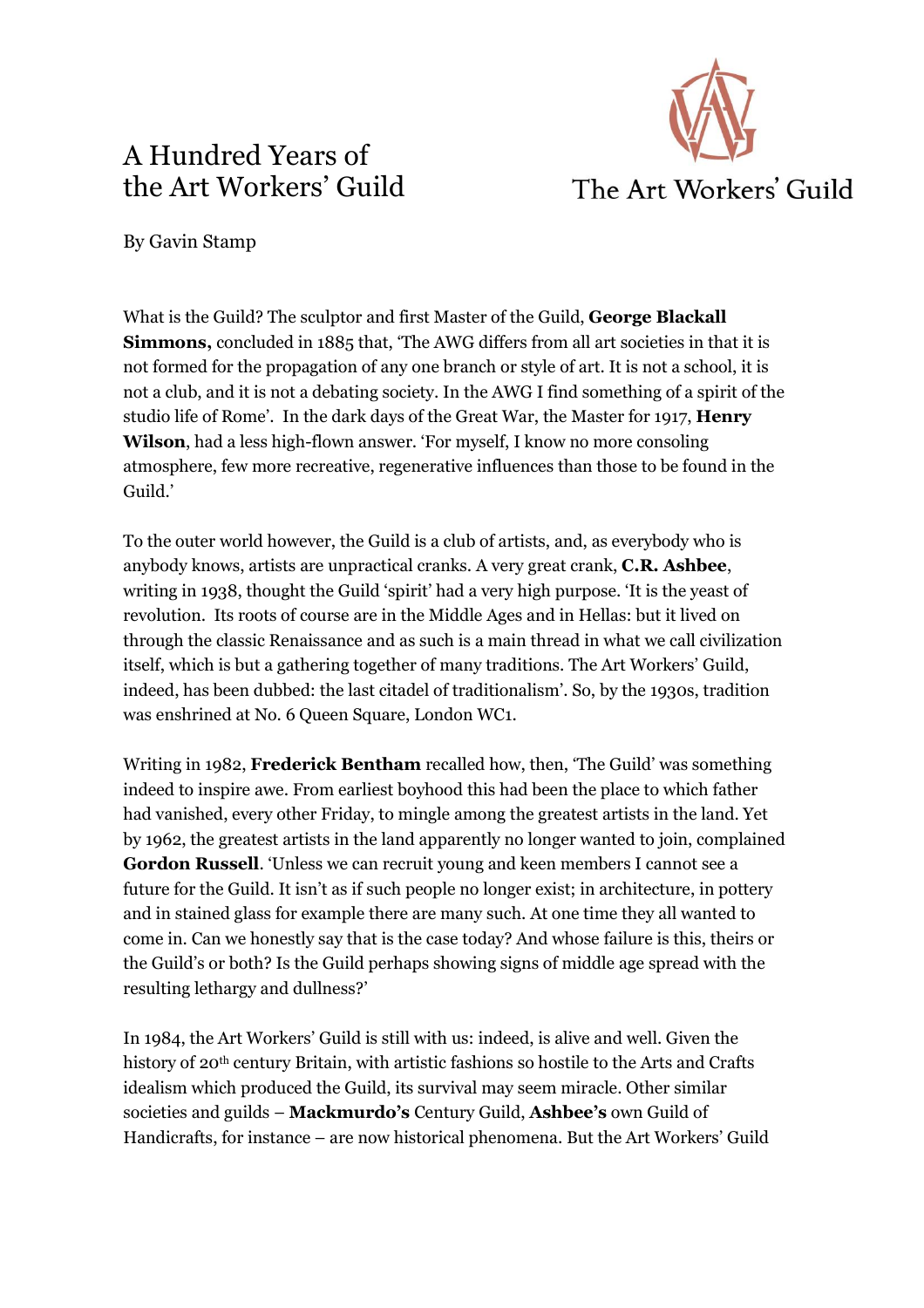survives, and survives much as it founders intended. At the half-centenary, in 1934, the Guild appeared old-fashioned. Today, it may seem less so. Indeed, with a strong revival of interest in handwork and the crafts, with the mechanistic philosophy of the Modern Movement in retreat, the Guild has come into its own again, while institutions committed to avant-garde seem reactionary. It is ironic that the Guild's centenary coincides with the 150th birthday of the Royal Institute of British Architects, as well as appropriate that it is also **William Morris's** 150th birthday. The Guild was founded by architects, yet, in the 'Architecture: a Profession or an Art?' debate of 1892, the Guild was firmly on the side of art. And perhaps art may yet triumph over professionalism.

Yet what is the Art Workers' Guild today? It remains a sort of club, whose members may agree on a general attitude to craftsmanship and quality but are united by no one partisan philosophy or style. That may be the Guild's strength, as **Ashbee** long ago recognised: challenge the individual opinions of Guildsmen and you will find respectable conservatives, ardent socialists, Catholics, protestants, Jews and freethinkers rubbing shoulder to shoulder. Reality for them is outside all this. Something beautifully done, be it a jewel, a lithograph, a basket, a cathedral may reveal the truth. A respect for quality, for craftsmanship, for the work of the hand, still characterises the Guild and, in the second industrial revolution, with a future of electronics, with unemployment or leisure a feature of life, recognition of the healing, humane value of craftsmanship is as vital as it was during the first industrial revolution.

So the Guild as a sort of club. Members are elected after their work is submitted for approval by the Committee, although it used to be by the whole Guild. Meetings are held fortnightly in the hall built in the yard of No 6, Queen Square, Bloomsbury. This hall is a convivial place; it was designed by **F.W. Troup** and built in the 1913-14. Around the wall are painted the names of Guildsmen since 1884: white when still with us, gilded when not. In niches sit busts of some of the founders, while the walls are covered with portraits of Past Masters. The current Master wears a strange red robe, designed, some say, by **Voysey** (though **Ashbee** thought this, and other traditions, were created by **Troup** along with the Hall). He wears a chain of office made by **Sir George Frampton**, sits in a chair designed by **W.R Lethaby** for the short-lived firm Kenton & Co, behind a table provided in 1888 as a temporary measure by **W.A.S Benson**. Members sit on (uncomfortable) ladder-backed, rush seated Clissett chairs, based on a design by **Ernest Gimson**. All very formal, very quaint, very traditional; yet within the Guild, as in civilization in a more general sense, a tradition may enshrine and pass on great truths about human nature and life. In the case of the Guild this truth is summed up in the motto on the Master's chain and in the symbol above the Master's chair, designed by **Walter Crane**: 'Art is Unity'.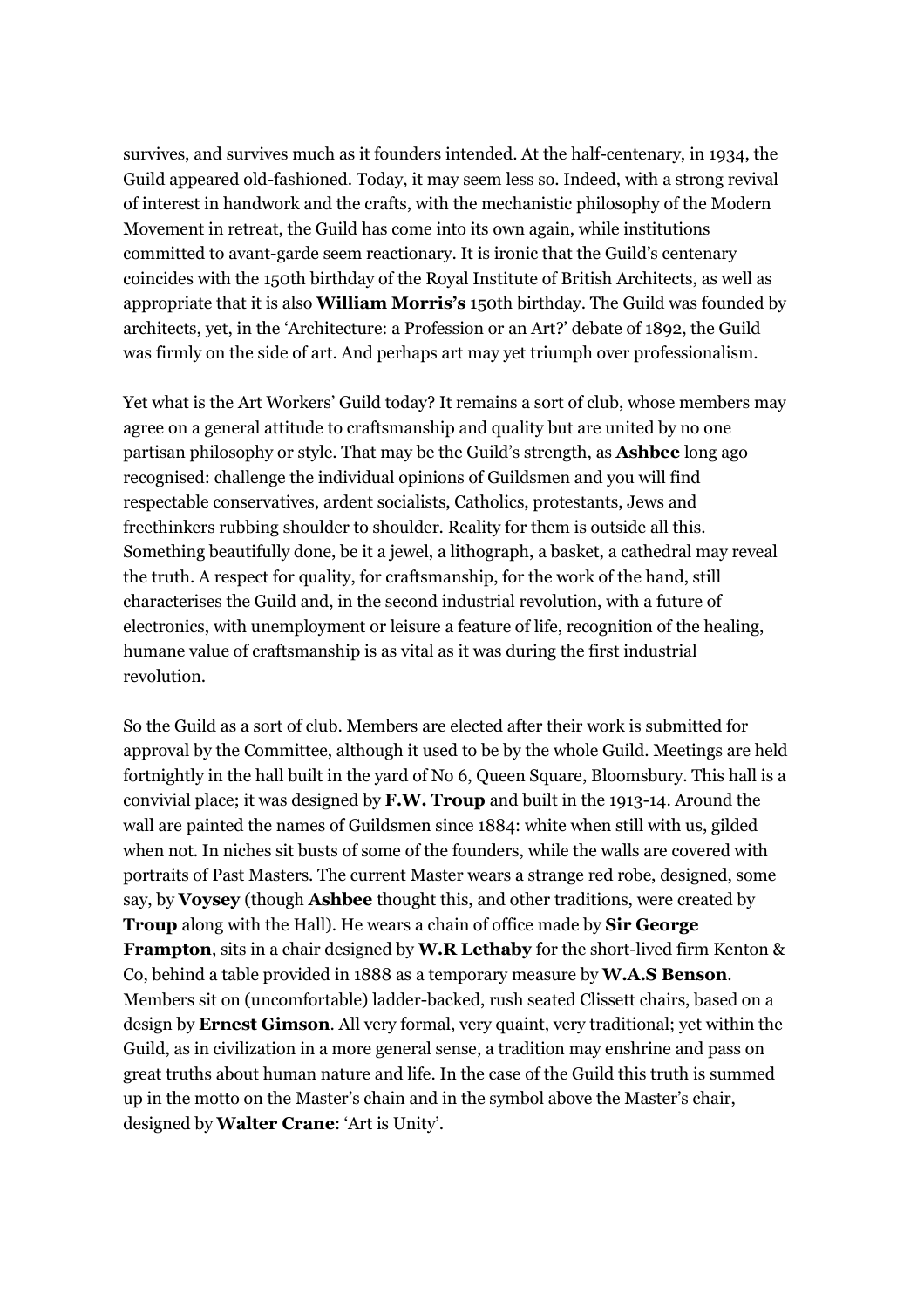What the Guild is can be explained by its foundation: in 1884 there was no hall, no Master and no Guild tradition, but there was a climate in which the Guild idea flourished. The ideas of Pugin, Ruskin and **Morris** encouraged much questioning of both industrial society and of the state of art and architecture. Men seemed to be separated from the products of their hands; art seemed the product of convention rather than the creative craftsman. One answer was the idea of the Guild, a re-creation of the social organisation of the Middle Ages, those craft societies which, apparently, built the cathedrals.

**A.H Mackmurdo** regarded his own Century Guild, which has a hallowed place in the history of the Arts and Crafts movement, as the forbear of the Art Workers' Guild but, in truth, the AWG was based on more than the Gothic utopianism of advanced architects. In 1881, a group of designers and decorative artists began to meet to discuss matters of common interest in **Lewis F. Day's** house. This, 'The Fifteen' was later disbanded and most members joined the Guild after it was founded. The Art Workers' Guild itself had similar origins. In 1883, pupils and assistants of the great architect, **Richard Norman Shaw**, formed a society to discuss art and architecture. This was called the St George's Art Society as it met under the shadow of Hawksmoor's St George's, Bloomsbury. A principal concern of the society was the apparent decline of the artistic basis of architecture and the increasing separation of art and architecture, with the Royal Academy becoming exclusively concerned with oil painting and the R.I.B.A increasingly dominated by surveyors. It was decided that there was a need for a larger society, with artist and sculptors among the membership as well as architects. The moving spirits behind this idea were five of **Shaw's** best men, all still under thirty: **Gerald Horsley**, **W.R. Lethaby**, **Mervyns McCartney, Ernest Newton** and **E.S. Prior Newton.** 'A society composed of painters, architects, sculptors and other artists would tend very much to improve art, and to found a school of artists in touch with one another. Architects have much to learn from painters and sculptors, and versa.' **Lethaby** considered that 'The drifting apart of architecture, painting and sculpture is shown on the one hand in the trade decoration of our buildings, and on the other in the subjectpainting and portrait-sculpture of our galleries. But any art-revival can only be on the lines of the unity of all the aesthetic arts.'

The belief that Art is Unity was the key to the success of the Guild, as **Selwyn Image** recognised as he celebrated the first quarter-century in 1909. 'The central idea, the vivifying principle, which so appealed to our founders, was the idea, the principle, of the unity, the interdependence, the solidarity of all the arts…I find that at the first meeting of the Guild it was settled, that ''The Society should consist of handcraftsmanship and designers in the arts': and, immediately, handicraftsmen and designers were brought together to meet one another, to know one another, to talk to one another, to discuss with one another - yes, but how? On terms of an absolute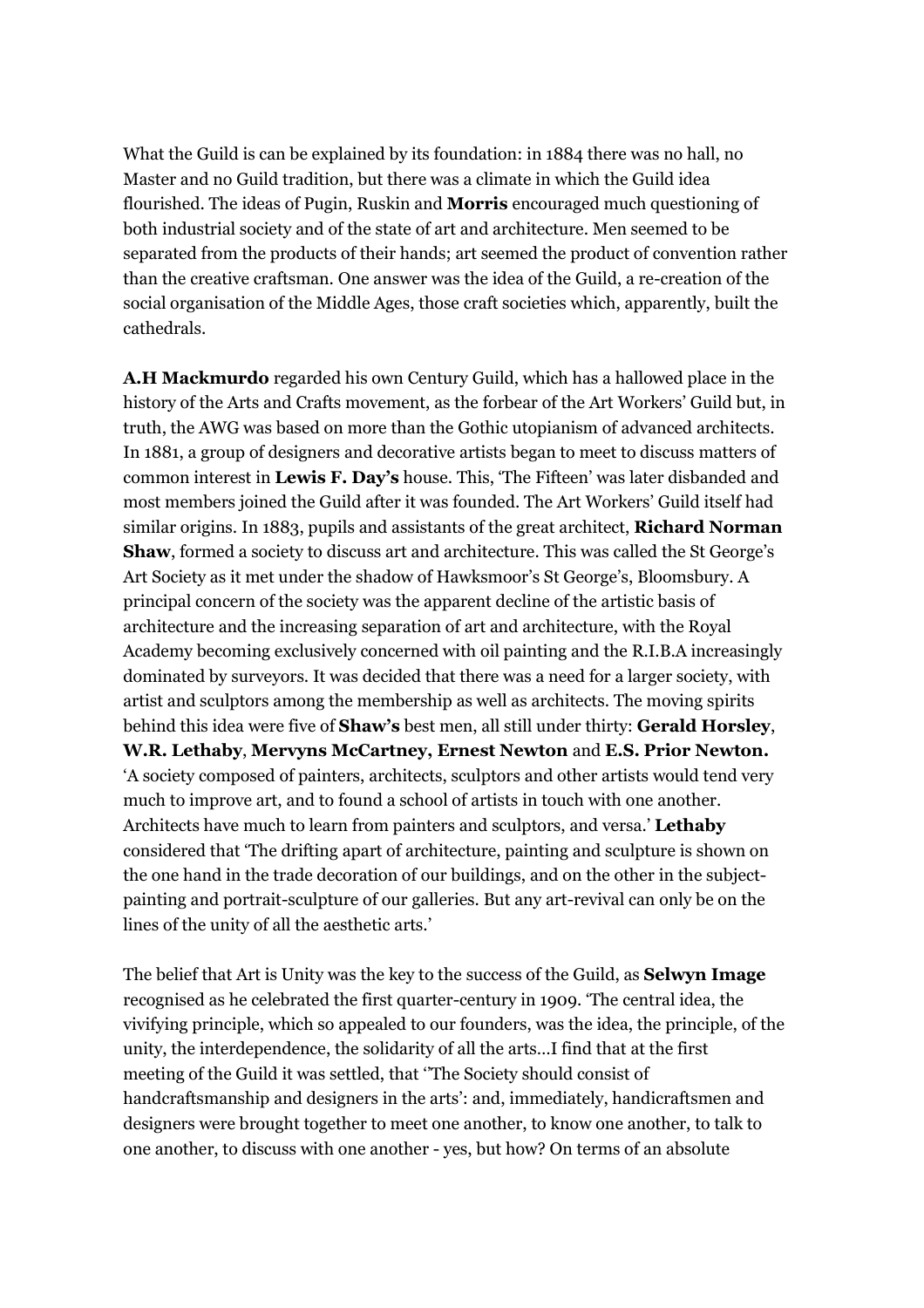equality, as common servants of one great mistress, Art'. The five architects were joined by 'friends' – a diverse and distinguished group of sculptors, painters, designers and more architects, making twenty-five in all. The first to meeting took place in the Charing Cross Hotel on 15 January 1884. At a second meeting at the hotel, on 11 March, **Prior's** proposal that the society should be called 'The Art Workers' Guild' was agreed upon. By 1890 there were 150 members and it is fair to say that these included some of the best artists and craftsmen in the land.

The Guild was an immediate success: it was right for the times. The Guild first met in the rooms of the Century club in Pall Mall in 1888. A temporary home was found in the hall of Barnards Inn, but Cliffords Inn became the home of the Guild until the house in Queen Square was acquired in 1913. No.6 had been used by James Ackerman & Co, the lithographers and printers, while Queen Square itself had associations with **William Morris**. A bust of **Morris** sits in pride of place in the niche above the Master's chair in **Troup's** Hall, yet when **Morris's** name was first put up forward as a member in 1888, he was literally blackballed in the election. Fortunately, owing to what **Gordon Russell** called 'an entirely reprehensible and utterly justifiable bit of fiddling on the part of a scrutineer', the black ball was deftly removed from the box. The incident is revealing about the Art Workers' Guild: already it was a club and not a handicraft body or a pressure group. The members may not agree and, indeed, may argue vigorously, but the Guild has survived because of a general agreement to avoid public controversy. The Art Workers' Guild was not created in the image of **Morris**.

Some shared **Morris's** mediaevalist tastes: many did not. The Guild has been catholic about style – it is technique that matters – but if any one thing has united members it is reverence for St Paul's Cathedral. St Paul's Cathedral indeed, was the subject of an embarrassing and serious internal controversy which made the Guild all the more determined to be a private club rather than a campaigning public body like the Society for the Protection of Ancient Buildings, with which the Guild had close connections.

The controversy was embarrassing as it concerned **William Blake Richmond**, the painter and mosaic designer, who was Master in 1891. It was in that year that disquiet was first expressed about **Richmond's** application of mosaic to the choir vaults of St Paul's, requiring the blunting and spoiling of Wren's classical mouldings. In 1889 the controversy became public, and the then Master – appropriately a future surveyor of St Paul's, **Mervyn McCartney** – wrote to the Dean 'that in the opinion of this Society the scheme of decoration at St Paul's proposed and partially executed by **W.B. Richmond** has proved injurious to the Cathedral.' The Dean retorted that other members of the Guild had written in support of the mosaics. At the Annual General Meeting in 1899, the rules concerning public action by the AWG were altered and stiffened. At the same time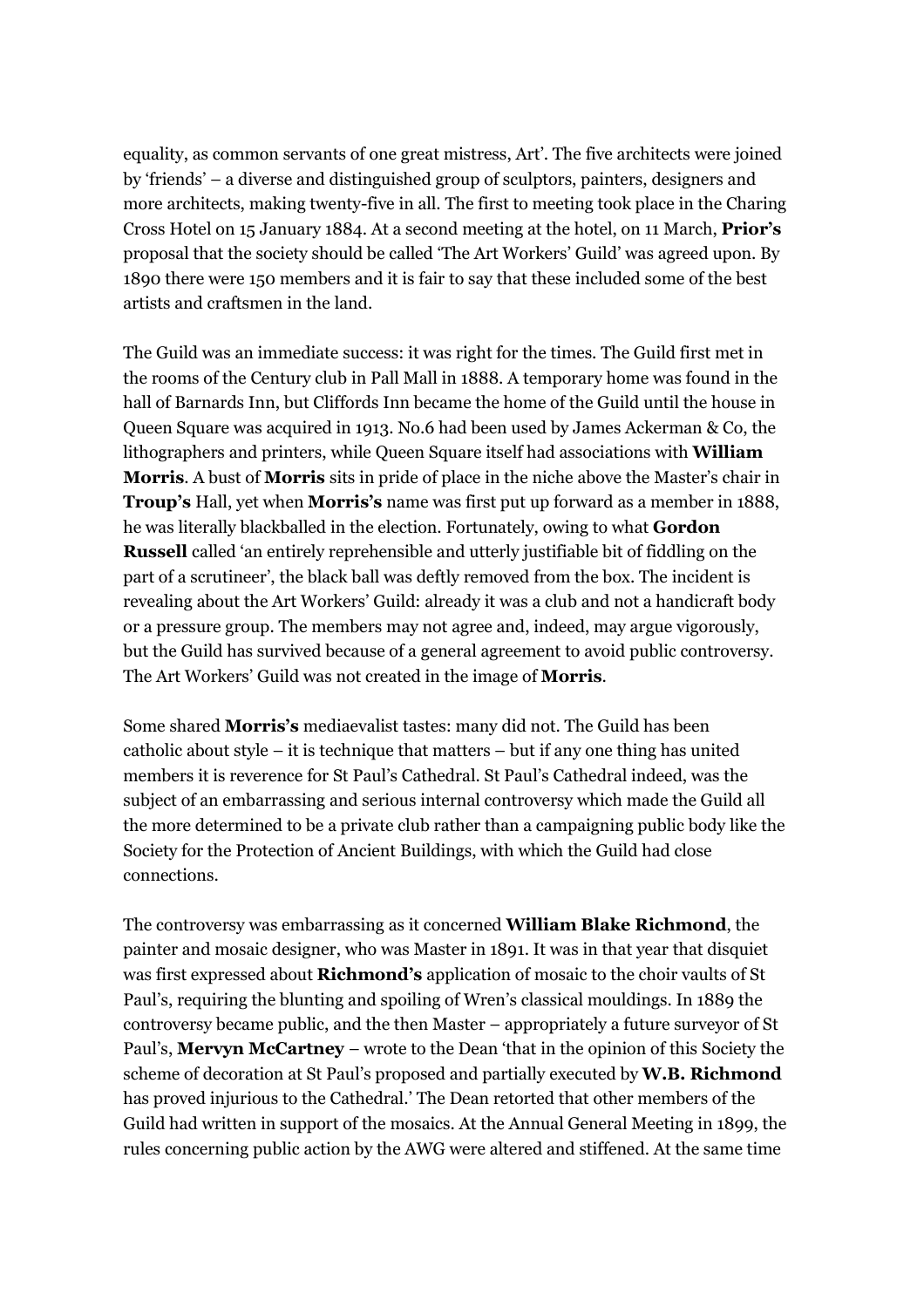it was emphasised that publicity was foreign to the traditions of the Guild. This policy has, perhaps, been both a strength and weakness.

In his Master's address in 1962, **Gordon Russell** announced that 'My own feeling is that the Guild has been too sensitive about keeping itself to itself and that in its ivory tower it has done very little to prevent things from going from bad to worse outside. I think it does little good to hold hands and tearfully tell one another what good chaps we are…'

The Guild held a few exhibitions in the first two decades of its existence for members to show off their work, but these were not well-supported events. Because of lack of suitable premises, a separate organization grew out of the Guild expressly designed to organize the public exhibition of fine craftsmanship. This was the Arts and Crafts Exhibition Society, created by **Crane**, **Sumner**, **Benson**, **Cobden-Sanderson**, De Morgan, **Day** and **Lethaby**, which held its first exhibition in 1888.

With members like **Morris**, **Crane** and **Ashbee**, who all believed that political action was inseparable from the reformation of the arts, it was also evidently necessary to avoid politics in the Guild. Many members were far from being socialists. Indicative of this is the curious postscript attached to the printed version of the lecture on London given in 1891 by the printer and bookbinder, **T.J. Cobden-Sanderson**: 'In the discussion which followed the reading of the paper, a disposition was shown on the part of members not to interfere with the rights of landlordism as outside the scope of the Art Workers' Guild and to dissociate art from social conditions as the Art Workers' Guild has a purely 'artist' function.' That art cannot be disassociated from social conditions, least of all in the Guild, was shown by the strange and poignant story of the Masque.

The Masque, performed in 1899, sums up the romanticism, the nostalgia and the patriotism not just of the Guild but of late Victorian England. It was both noble and absurd. The Masque was thought sufficiently significant for the summer number of *The Studio* to be devoted to both its text and costumes and sets in 1899; it was a product of the same Arts and Crafts nostalgia which inspired the contemporary revival of the English folk song; it was also the forerunner of countless pageants and masques performed in the 20th Century. Significantly much of the music was arranged and performed by **Arnold Dometsch**, the craftsman and pioneer in the use of old musical instruments, who had been summoned to play to **William Morris** as he lay dying.

Not least of the Guild's achievements has been its connection with the revival of Early Music. The idea of the Masque had arisen after papers on 'Masques and Pageants' had given at the Guild in 1897. **Walter Crane** recorded that the idea was 'in emulation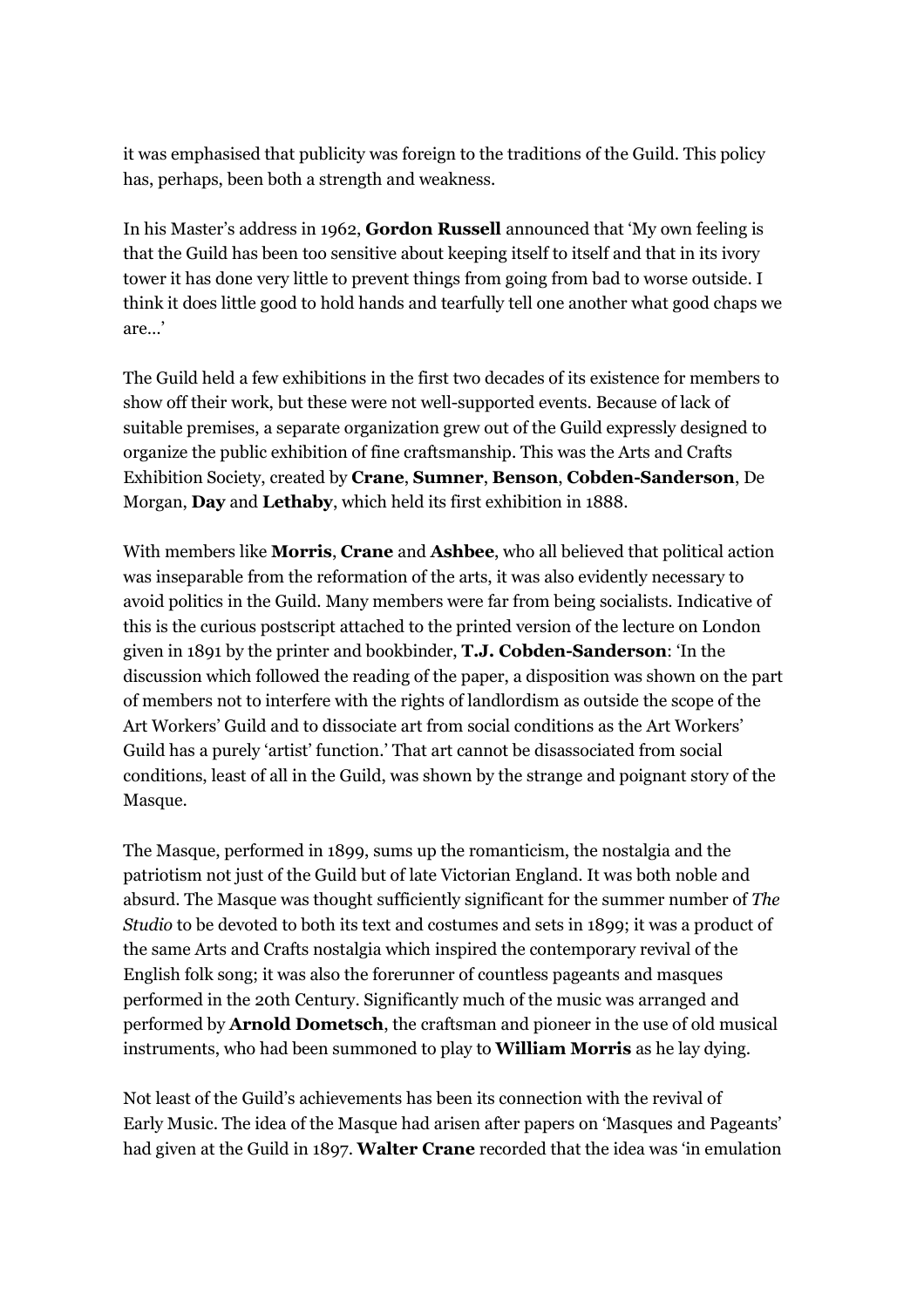of the old crafts guilds of the Middle Ages.' The other prime movers were **Ashbee**, **Image**, **Harrison Townsend**, **Christopher Whall** and **Henry Wilson**. The title was 'Beauty's Awakening, A Masque of Winter and Spring'. It was performed in the Guildhall on a stage designed by **Henry Wilson**; a clever structure in his characteristic Byzantine style. The subject was London and the message was serious. London was compared with Thebes, Athens, Rome, Byzantium, Florence, Venice, Nuremburg, Paris and Oxford and the flowery text was essentially an Arts and Crafts lament for the preindustrial city. The villains were clear, and the Lord Mayor and Corporation, who attended the first of three performances in state, cannot have been amused by some of the 'Demons like Bumblebeadalus' who, clearly dressed as an Alderman, '…grows bigger, his heart merely hardens as he crawls from the Mansion House into Spring Gardens' or Cupiditas, Slumdum or 'Jerry'. As for Bogus, he was an R.I.B.AS. Ruskin would have enjoyed it all. The Guild certainly enjoyed itself, with everybody making costumes and props and even Guildsmen's wives and children taking part. The Masque lost a great deal of money but everyone agreed that it looked beautiful.

The Masque was never repeated, but out of the events arose the Revels, the idea of the architect **Harrison Townsend**. Their character is all too well conveyed by **Masse** in his half-centenary book: 'The early revels were simple and clean. There was good natured banter and chaff in plenty and burlesque too…In 1912 the Revels took the form of a tournament in which members of the senior and junior Guilds competed with amazing energy…in 1932 the revels took the form of cabaret entertainment. There was an amusing jazz band, and **Leonard Walkers'** impersonations of prominent brethren were particularly well received…'

By this last date, the Guild had existed for almost half a century and a second generation of Guildsmen had replaced the first. The Guild had managed to survive the worst crisis yet encountered: the Great War. To the older members of the Guild, with their humane vision of the brotherhood of man achieved through the common aims in craftsmanship, the ruthless militarism and organised patriotism of the war effort was profound shock. It is clear that the Guild was much divided. **Ashbee**, in his unpublished memoir of the 'Masters of the Art Workers' Guild', wrote about **George Frampton** that 'There are some things better forgotten; he nearly broke the Guild. But that was during the unhappy war years 1916-1917 when we were all on edge and ashamed of ourselves. Let us add rather – some things are better remembered - the Guild spirit prevailed'.

The Guild was determined to survive, however, and many more members joined in the 1920s. Many of the more famous names where elected under rule 6, which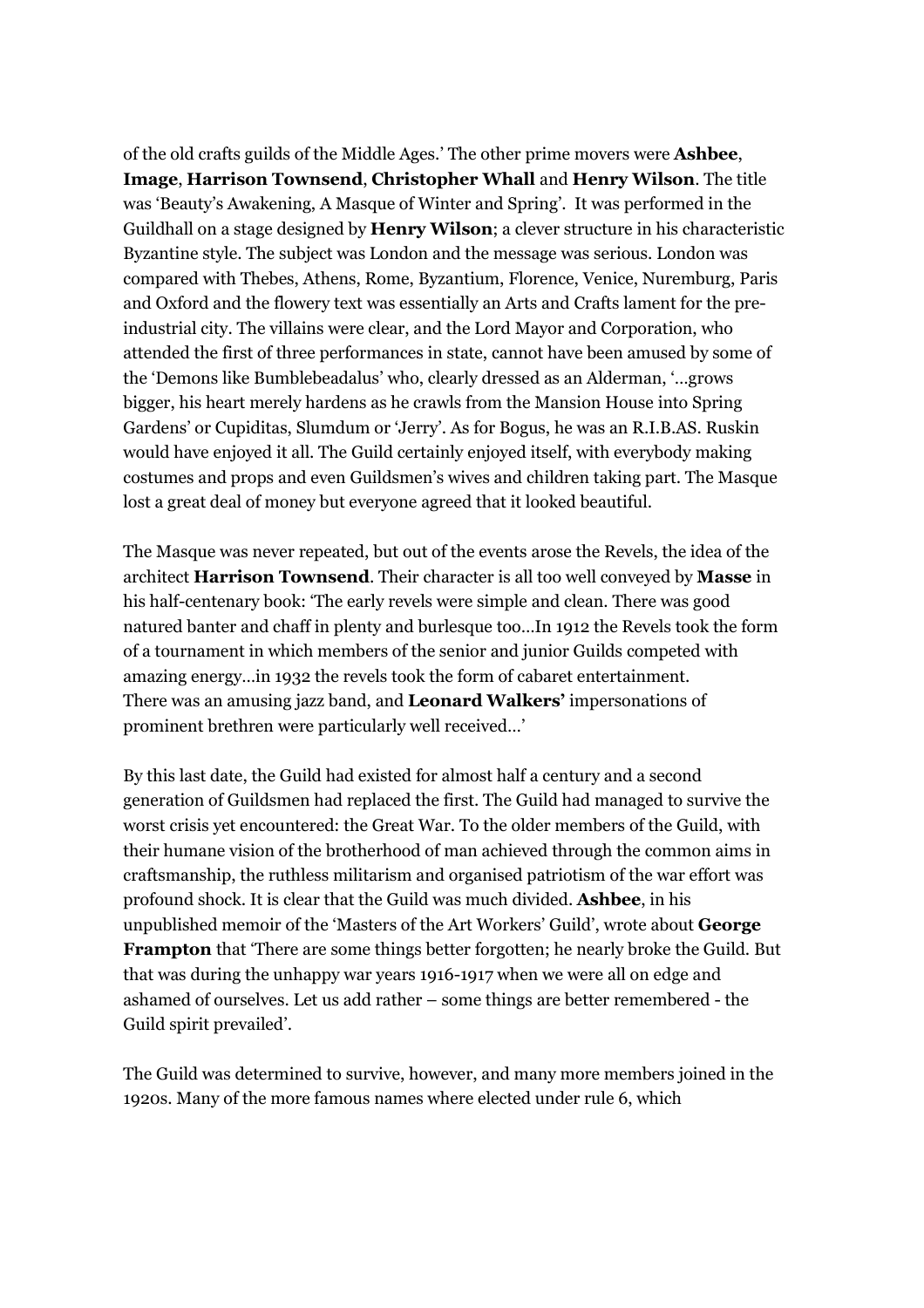allowed the Guild to elect established artists without their work being considered for eligibility. The Guild still wished to be representative of artistic developments. By the end of the 1930s, however, this was no longer true.

The Guild celebrated its 50th birthday in 1934 at a time of crisis. The crisis is clear from the abnormal number of resignations in the late 1920s and early 1930s, undoubtedly caused by the refusal of many Guildsmen to come to terms with modern developments in the arts and, in particular, with the machine aesthetic of the Modern Movement. This is not surprising since that aesthetic was so intrinsically hostile to the Guild's belief in the value of craftsmanship and the interdependence of all the arts. Young architects now had no use for sculpture or ornament, painter none for representation. In 1933 the Guild was broadminded enough to listen, at the invitation of Honorary Brother **George Bernard Shaw**, to the fashionable young Russian modernist, Berthold Lubetkin, talking about 'Art under changed conditions'. More revealing is the story that two of the Brethren were responsible for vandalising Epstein's controversial Rima sculpture in Hyde Park. 'The image which AWG of the 30s, and for some time after, presents in memory', writes **Frederick Bentham**, 'is of great and diverse characters in a smokefilled hall united in their intolerance of the 'new'. Howard Robertson was about as 'modern' as they would allow architecture to go!!' The general impression must have been that of a lot of distinguished has-beens living in the past unable to tolerate – quite rightly as it was to turn out – a brave new world.

It would take some time for the Guild to come into its own again. Fortunately there were enough architects and artists who valued the Guild, and who continued to believe that there was value in a traditional approach to design and craftsmanship, to keep the organisation going. Unfortunately, as **Richard Murry** remembers, the problem of 'tradition' versus 'modernity' was exacerbated, however irrelevantly, by the presence of avant garde refugees in Britain and the endorsement by the government of Nazi Germany of a modern traditionalism in design: Kraft ducrh freude. Perhaps the refugees in England saw our crafts as needlessly Nazi. It required courage as well as obstinacy to be reactionary in the 1930s and 1940s. Fortunately there were members like **Gordon Russell** who continued to build a bridge between the two extremes and, while **E. McKnight Kauffer** only remained a member for three years in the 1920s, it is to the credit of the Guild that **Frank Pick** was elected an Honorary member in 1932.

The Art Workers' Guild survived the second world war much more easily then the first and continued, in much the same spirit, through the 1950s. It cannot be maintained that the names painted on the walls in these years are as famous as those of earlier in the century, but this is scarcely the point. The Guild was no longer in the mainstream of artistic thinking, and development; rather it was preserving values and attitudes which were, temporarily, unfashionable. At a time when the architectural profession was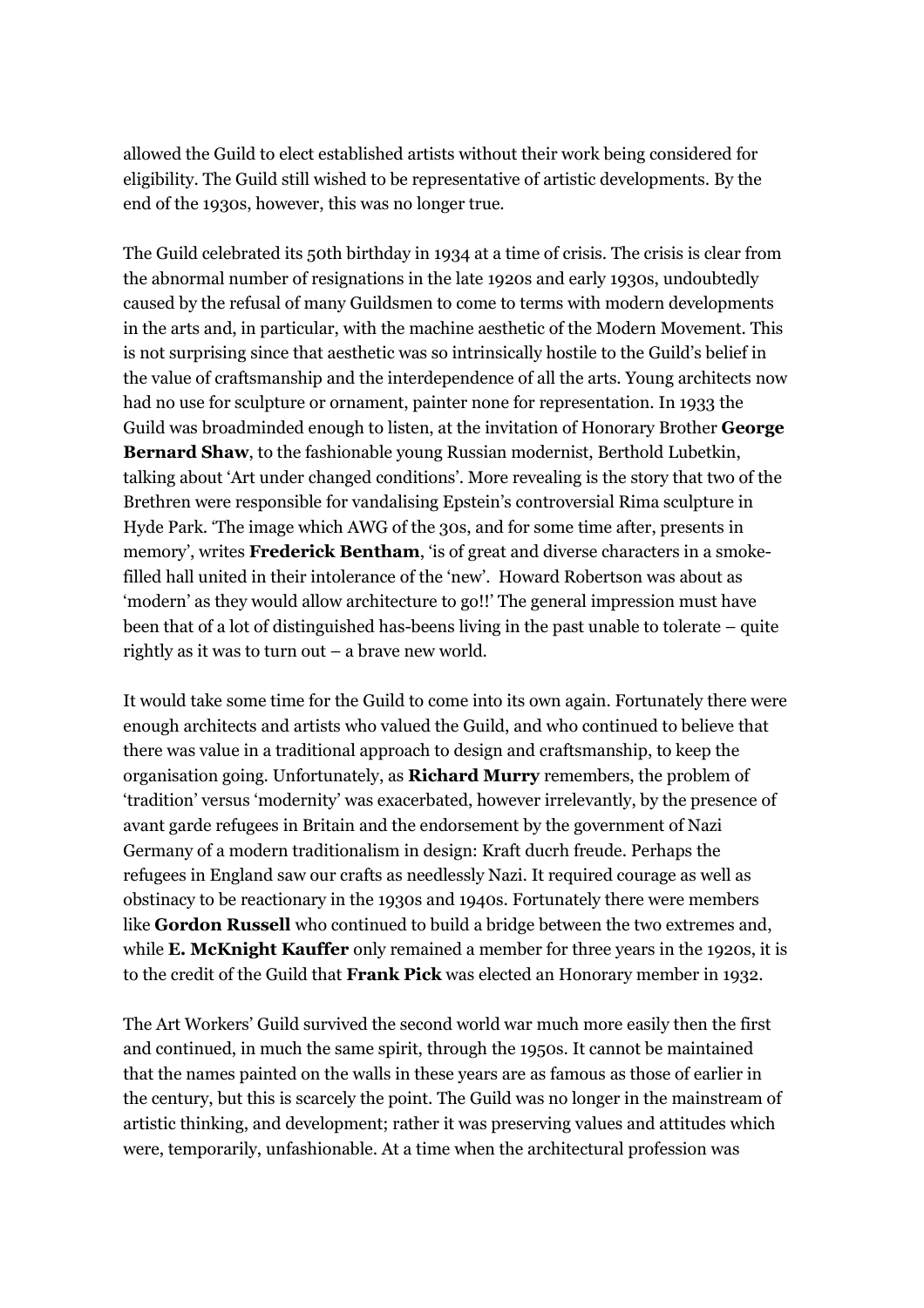totally dominated by an often destructive and inhuman modernism, it is reassuring to find that intelligent traditionalists such as **Donald McMorran** were in the Guild. Perhaps it is surprising that **Basil Spence** joined the Guild in 1953, but it is surely significant that industrial designers **Milner Gray** and **James Gardner** were also members. **Milner Gray** was Master in 1963. The previous year the Master was Sir **Gordon Russell** who, although he himself had come to terms with the machine, was well aware of the value of craftsmanship in an increasingly mechanised world. Despite criticisms, **Russell** respected the Guild and its founders, and as he said 'I do feel very passionately about the great importance of hard work at this critical time when, to so many people, speed has become an end in itself and anything done slowly and well is called old fashioned', which quite wrongly has a somewhat derogatory implication in these days.

**Russell** recommended certain reforms. One was long overdue: the admission of women as full members. 'What,' asked **Russell**, 'can the young think of a body which invites a distinguished artist like **Joan Hassall** to describe her craft of wood engraving… and yet refuses to accept her as a member? Can such a body be called representatives of hand-workers as a whole?' **Joan Hassall** was finally elected in 1964 and became Master in 1972. Ten years later **Margaret Maxwell** was made Master. The problem in the 1960s, however, was how to change the Guild without losing its essence and spirit. An uncritical acceptance of fashion could lead to work which, while well made, was simply bland and dull, and it is shocking too that it was seriously proposed to sell No.6 Queen Square, for without a meeting place the Guild is nothing. **Bruce Allsopp**, Master for 1970, was anxious for new ideas and launched one brave venture. This was Artifex, a journal about the crafts edited by **Brian Thomas**, first published in 1968 and which ran for five issues.

After a hundred years and with well over thirteen hundred members, it is difficult to generalise about the Art Workers' Guild. Certain patterns emerge, however, from a study of the membership lists. Architects have almost always predominated, but certain crafts have been encouraged by particular Masters. When **Kenneth Bird** –better known as 'Fougasse' – was Master in 1951, several cartoonists and illustrators joined. A great range of crafts has always been represented in the Guild. In 1909 it was forty; today it is over fifty, including photography and architectural model-making.

How the Guild has influenced, if at all, certain areas of activity is more difficult to determine, but it is clear that Guildsmen have dominated particular fields. In jewellery, the Guild can boast **C.R Ashbee, Henry Wilson, Arthur Gaskin, John Paul Cooper** and **Alexander Fisher**. In the related fields of printing, bookbinding and lettering, the Guild has had a major role to play having as members **Emery Walker, Edward Johnston, T.J. Cobden-Sanderson, Graily Hewitt, Eric Gill**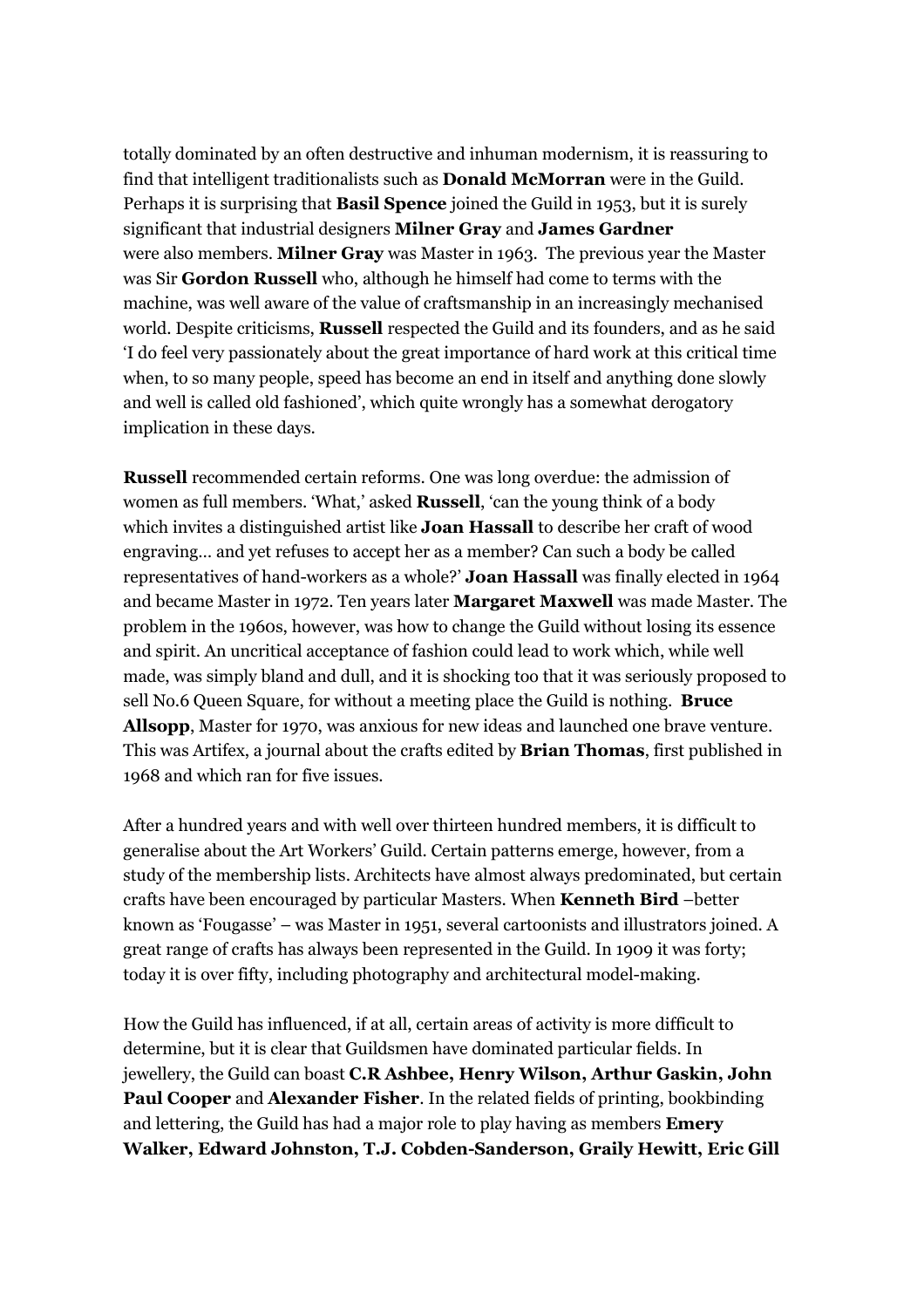and **David Kindersley**. With the **Dolmetsch** family, the Guild continues to have a close association with the revival and the performance of Early Music, while it is fair to claim most of the distinguished pattern designers of the last century have been Guildsmen, including **William Morris**, **Lewis F. Day** and **C.F.A. Voysey**.

The Guild can boast a close connection with the two great national churches. Over the last century, six out of seven surveyors to Westminster Abbey have been Guildsmen: for St Paul's the figure is five out of seven. These surveyors have commissioned furniture or monuments by other Guildsmen; in the Abbey the last surveyor, **Stephen Dykes Bower**, estimates that over a hundred works contribute to the beauty of the national shrine. This not only includes sculpture by stained glass by **Brain Thomas** and **Edward Woore**, and lettering by **Kruger Gray** and Reynolds Stone. In St Paul's, the unfortunate contribution of **William Richmond** has been redeemed by **Godfrey Allen**, **Dykes Bower** and, again, **Brain Thomas**, amongst others.

The field in which the Art Workers' Guild's belief in the merit of artistic collaboration has had its most prominent and successful expression is undoubtedly architecture. There are many examples of buildings in which architects have commissioned sculptors, muralists or mosaics to create a total work of art which is decorative, interesting and vital. Two key examples of such practical proofs that Art is Unity were created soon after the foundation of the Guild. One is the church of Holy Trinity, Slone Street Chelsea, where **John Dando Sedding** and, after his death, **Henry Wilson**, employed an impressive variety of craftsman and artists in the belief that a living architecture is more than an affair of designs on paper. Almost exactly contemporary is a building which demonstrates how catholic was the Guild in regard to style. This is the pioneer of Edwardian Baroque, the Institute of Chartered Accountants in the City of London. Here **John Belcher** and his assistant, **Beresford Pite**, made a classical design richly sculptural and called upon the talents of **Hamo Thorneycroft** and **Harry Bates**. Despite an architectural aesthetic increasingly hostile to elaboration, **Charles Holden** insisted on using sculptors on his buildings between the wars and, more recently, architects like **John Brandon-Jones** have used fellow Guildsmen whenever possible. Fortunately, in the early days of the Guild there were many accomplished sculptors who were prepared to work on buildings and accept the constraint imposed by the architect, that is, to fill a frieze or a spandrel as directed. These included **Thorneycroft**, **Bates**, **Alfred Drury**, **George Frampton**, **F.W. Pomeroy**, and, more recently, **Eric Gill** and **Laurence Bradshaw**, best known as the designer of the Marx tomb in Highgate Cemetery. There were also many sculptors who seemed to have worked almost entirely on buildings such as **H.A. Pegram** and **Henry Poole**, while there was other, like **Laurence Turner**, **Joseph Armitage** and several **Aumonirs**, who were content to call themselves 'carvers' and yet contributed so much to the pleasures of architecture.